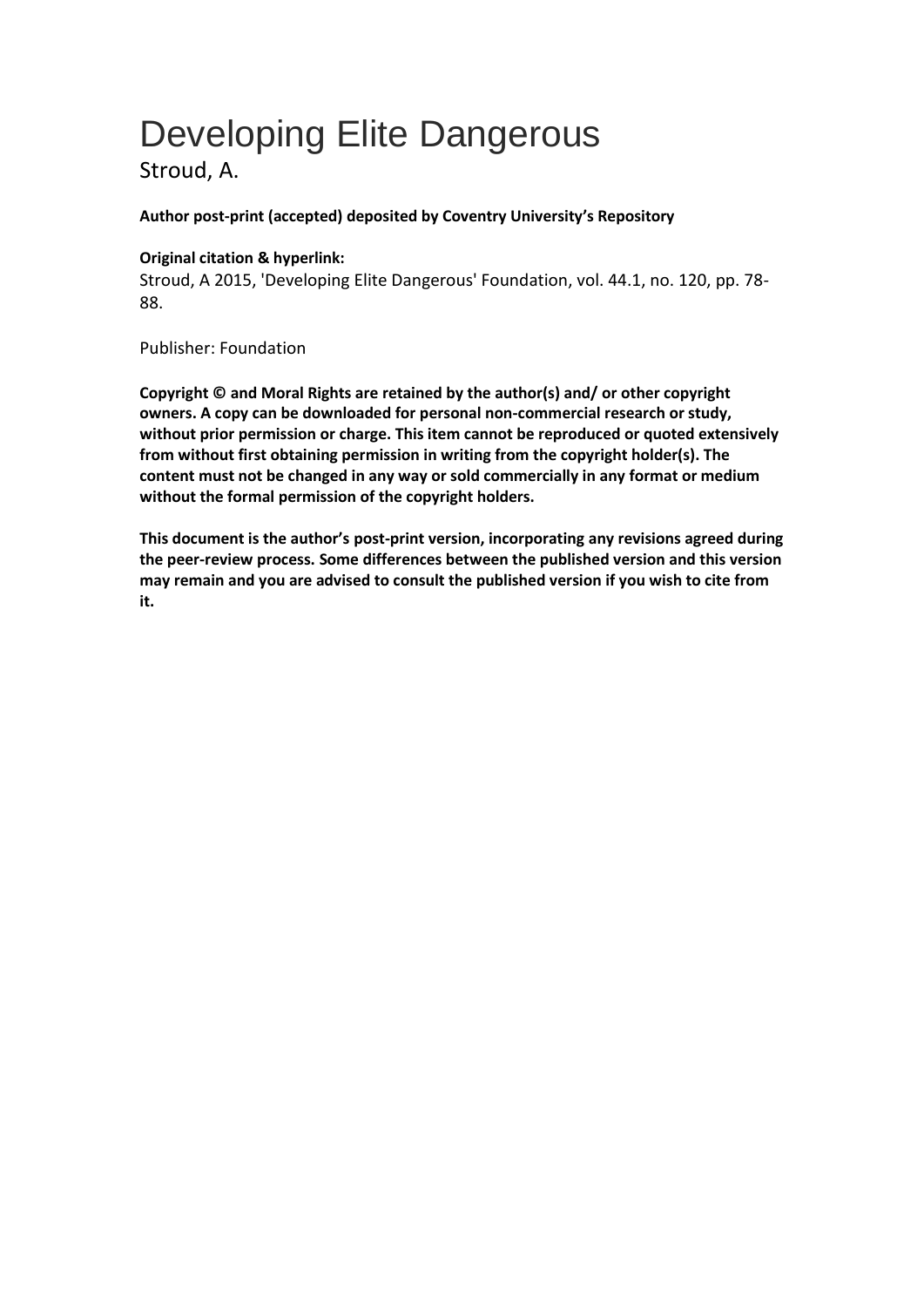#### **Developing** *Elite: Dangerous*

Allen Stroud (Buckinghamshire New University)

At the start of November 2012, David Braben and his company Frontier Developments launched a crowd source campaign to fund the making of a new videogame set in the Elite/Frontier Universe – *Elite: Dangerous* (2014). Although such funding for projects is not new, the rise of internet companies such as Crowdfunder, Indiegogo, Kickstarter and Wefund offering platforms to launch pitches for projects is a more recent development. Crowd funding remains a fringe activity, operating as a hybrid between consumer purchase and micro investment. There are few guarantees beyond trust in the organiser and there is a difficulty for both the organiser and backer in determining how much influence they have in the development choices associated with a venture.

My involvement with *Elite: Dangerous* began when I saw the Kickstarter listing on the day it started. I cast my mind back to my experiences of *Elite* (1984) and *Frontier: Elite 2*  (1993). I had played them for hours. They had been an escape into another world that had allowed me to imagine what it might be like out there. I followed the crowdfunding campaign through its last days, pledging my support and finding I was not alone. Thousands of fans had come aboard and were sharing their experiences of the previous games. The last days were halcyon as we could all see the project would be successful.

One of the offered 'rewards' from the project was to write a piece of official fiction set in the game universe. A diverse collection of writers, both experienced and inexperienced, had backed sufficiently to achieve these rewards, myself amongst them, with a plan to write and publish *Elite: Lave Revolution* (2014). When the dust had settled, I contacted Frontier Developments and offered my services. My research M.A. had involved the design of worlds in fantasy and science fiction. I thought I might be able to help the company sketch-out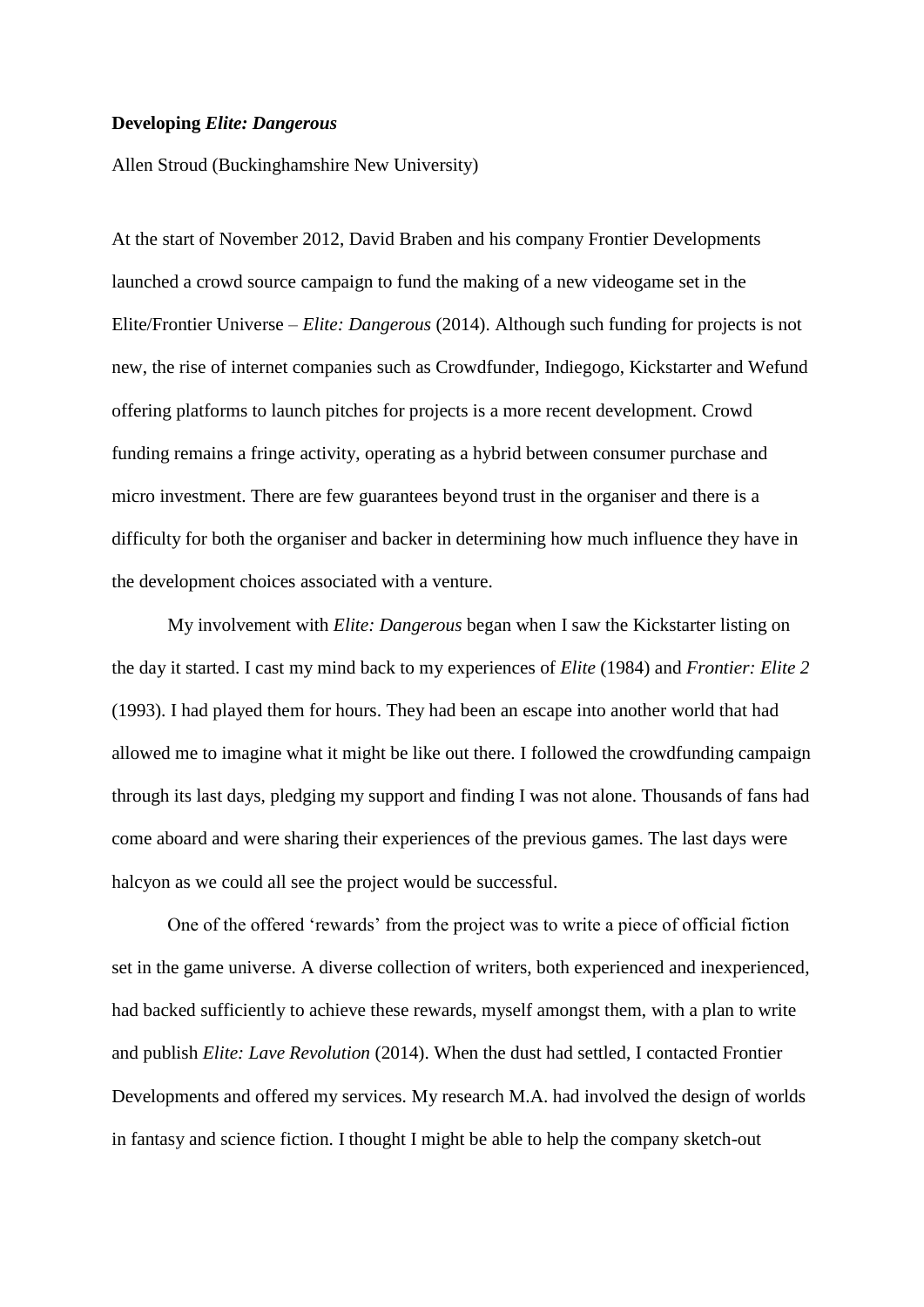information for the writers so they could create fictions that would be consistent with the game environment.

#### **Worldbuilding**

As Gwyneth Jones has argued, 'one thing science fiction and fantasy certainly have in common is the imaginary world, a world that must be furnished with landscape, climate, cosmology, flora and fauna, human or otherwise self-aware population, culture and dialogue' (Jones 1999: 11). Since at least the time of Hesiod, who attempted to define the composition and origins of the Hellenistic pantheon, writers have created environments that play an active part within their work. Hesiod's project was complicated by existing stories so his 'macrotext' had to be constructed to include them. A macrotext is the framework for a specific fictional world, through which a large project of multiple outputs can be devised. It is a structured document, enabling the development of expressions that fit the fictional world, but the elements of structure are drawn together for their function, not because of a predetermined pattern in the narrative. Although also known as a canon or plot bible, neither term really encapsulates its purpose. A world canon might include previously published work and be difficult to alter as it has already been disseminated A plot bible encompasses only plot. The macrotext is formative and evolves along with its outputs, aspiring to be everything required to be known about a world. The expressions enjoy a formative relationship with this catalogue so as to maintain consistency with all other work produced in the same fictional space.

For example, in Hesiod's *Theogeny* (c. 700 BCE) there is an early creation myth that attempts to capture and define the Gods of classical Achaea. The disparate nature of Greek society, sharing parts of their religion and culture between city state kingdoms, made for a fractured interpretation of the different aspects of their cosmology. Hesiod attempts to knit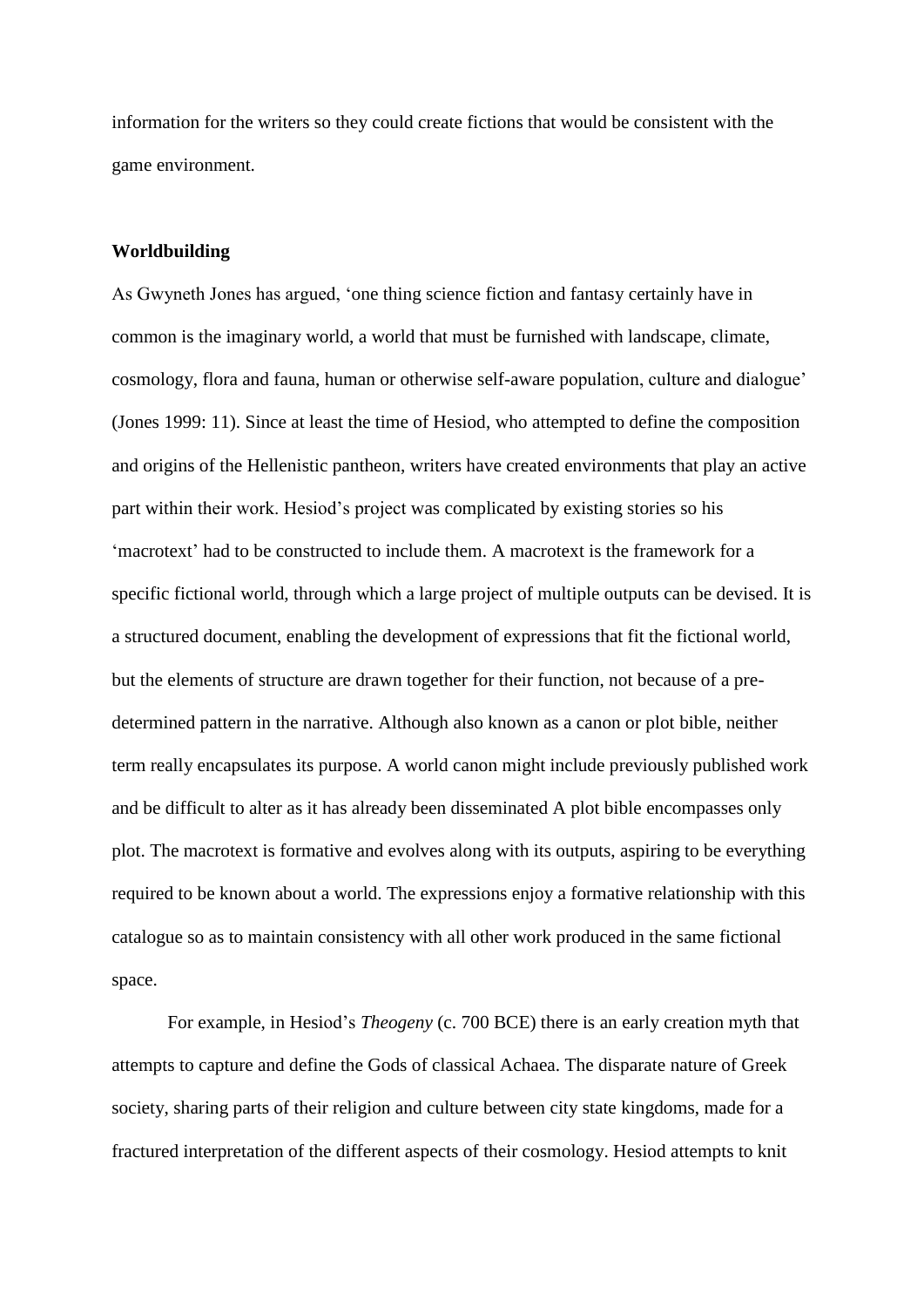these fractures together and, by using a creation myth, determines an absolute beginning, or *point of origin*, for all subsequent writing. In addition to this, Hesiod describes each of his defined pantheon; lending them a visual representation. This is relevant for the choice of who is present and who is not.

The *point of origin* is a practical concept when attempting to construct a macrotext. From here the writer can establish the consequential relationship that brings the events of their world to the point of their story's circumstance; the *point of departure* (see figure 1).

**Point of Origin** (Place where the roots of the story begin).

**Point of Departure** (Place where the story begins).

Many fictional creators begin this journey by posing questions, constructing an outline of their world, before consolidating it. In this process, the questions asked are just as important as the answers given, since these frame the design. The resultant document is a '42', in reference to Douglas Adams' *The Hitchhikers Guide to the Galaxy* (1978); a collation of important aspects. However, unless this process is employed exhaustively, these remain a starting-point of notes, expanding on the original inspiration behind the writing idea. By contrast, a fully-fledged macrotext is a planned construct.

Whereas, in Hesiod's case, his macrotext sought to incorporate existing works into a larger canon, in more recent times this process has been used to devise new environments. The benefit for the writer is that this larger canvas allows for many of the problems of consistency and plausibility to be worked out before starting the story and/or involving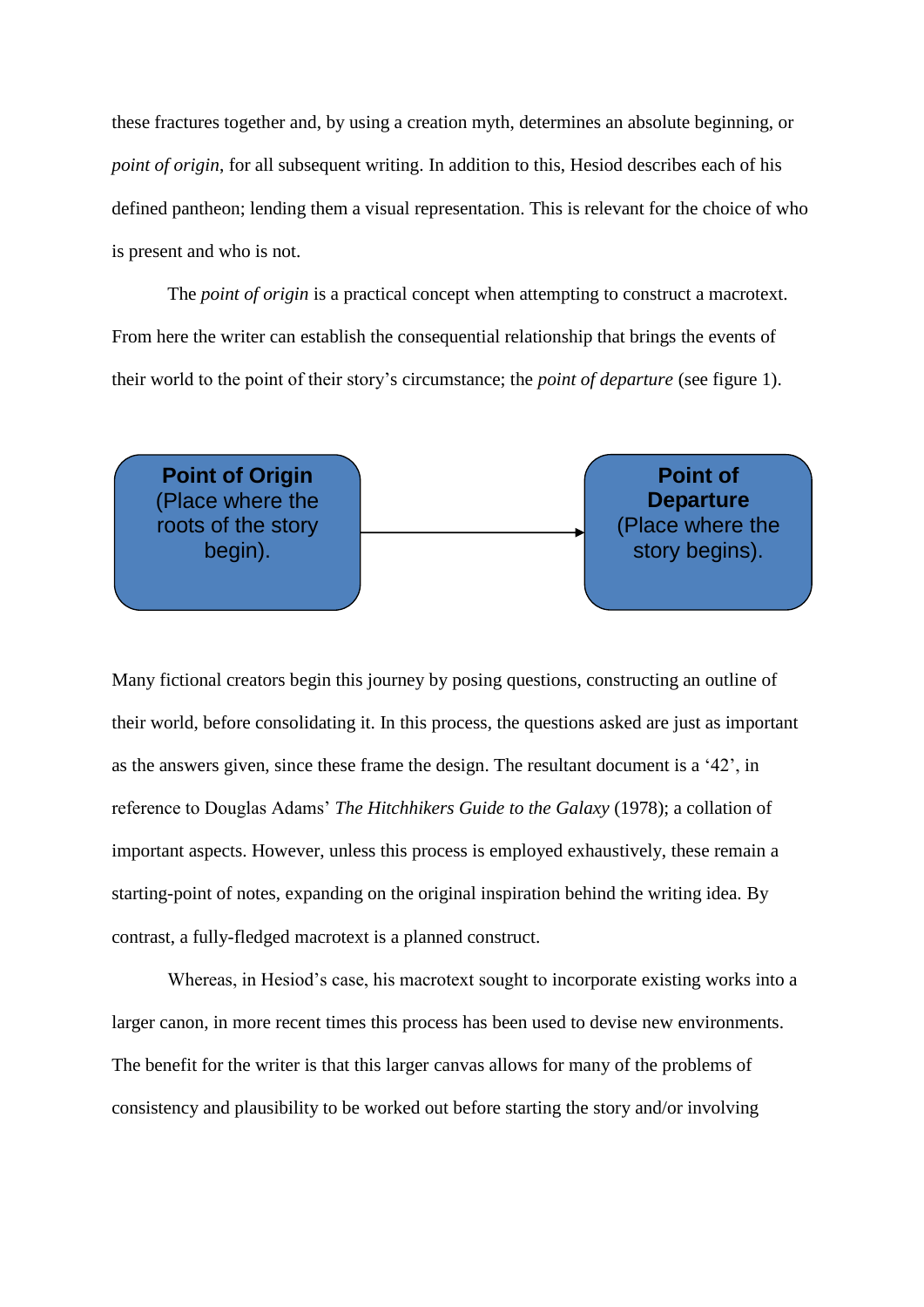others. The mutable nature of the document encourages change, evaluation and collaboration whilst also lending successive developments formal coherence.

The macrotext is a form of *ergodic literature*, as defined by Espen J. Aarseth, in that it is a text that that requires more than non-trivial effort to read. It is encoded to inspire other outputs which are released to a mass audience. The encoding of the work is not necessarily overt. The document may evolve and change based on the outputs it generates, but it tries to act as a bridge between each, maintaining their consistency. This temporal state is in itself a form of encoding as those accessing it cannot assume its permanence. Access to it indicates intention to produce further work. It exists between output forms and can inspire all sorts of different work, ensuring each connects and reinforces the other, creating a new form of mythopoeiac self-referentiality. It is here that transmedia storytelling finds its guide in cinematic franchises such as *The Matrix* and *Star Wars*. The macrotext defines what exists and what cannot exist. It provides mutable rules in a fictitious world of make-believe so that, in some sense, it operates as a hyperreal construction.

In the case of *Elite: Dangerous* the established canon of the game lay in its three prequels. Game manuals, gazetteers and short story anthologies formed a body of published fiction that was difficult to obtain. In addition, the third prequel *Frontier: First Encounters* (1995) had an in-game news feed, full of ongoing news events, stories and a map of hundreds of star systems, all with government types and differing trade and industry bases, much of this procedurally generated, but with a check system that maintained consistency between each player's version of the game.

The original *Elite* had constructed a set of eight galaxies with two hundred and fifty six star systems in each. However, these were procedurally generated, making them almost identical in look. The system names were allocated from a database, none of which resembled names given to actual star systems, making the whole experience a fantasy. The game's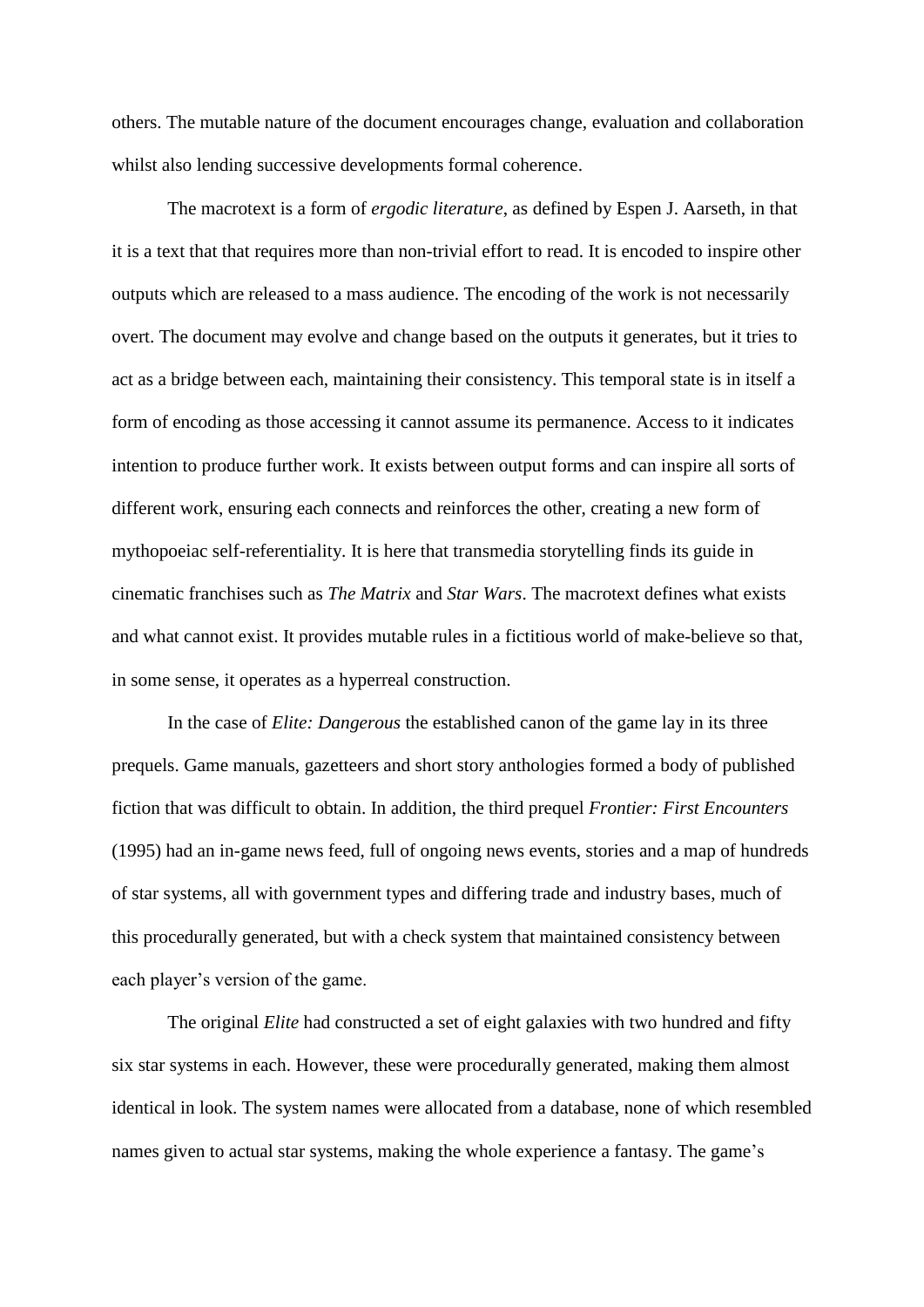release came with a manual containing some fictional references and a novella, *The Dark Wheel* by Robert Holdstock. In *Frontier: Elite 2* the galaxy was remodelled. A small selection of fictional systems from before were retained (these were the systems the player had started on in the previous game) but the rest were taken from astronomical star charts. The Sol system and Earth made their first appearances and the minimal backstory of the previous release was upgraded and connected to our own time period. For the first time, a galactic date referenced our own time. The game was set in AD 3200 and came with a manual, gazetteer and a collection of short stories. The gazetteer, in particular, established the backgrounds of several systems and gave a thin timeline, listing notable events that had occurred between 1993 and 3200.

Mindful of my task, to produce working background material for the game and for the fiction projects to be produced alongside it, I set about writing a more detailed historical account. I took my cue from the style of the manual, and used the tone of a history text, narrating events. Where a major event was mentioned, I examined it, looked for other references assembling all information before adding character and context to give it flavour, all the while tracking every addition I had made. I recalled history books I had read when I was younger. The ones with strong characters were always more memorable. I remained conscious that all work that I did was conceptual. Frontier Developments would take my ideas and decide what should be used and what should be rejected, but by having someone provide an initial blueprint, they could pick and choose. These draft guidebooks became the first incarnation of our macrotext.

Within this developmental process, some participants arrived to develop their novels, others to determine source material for *Elite: Dangerous*. In the franchise release accompanying the computer game there are currently eleven official novels with a roleplaying game to follow. By ensuring that the older works fit into the revised background,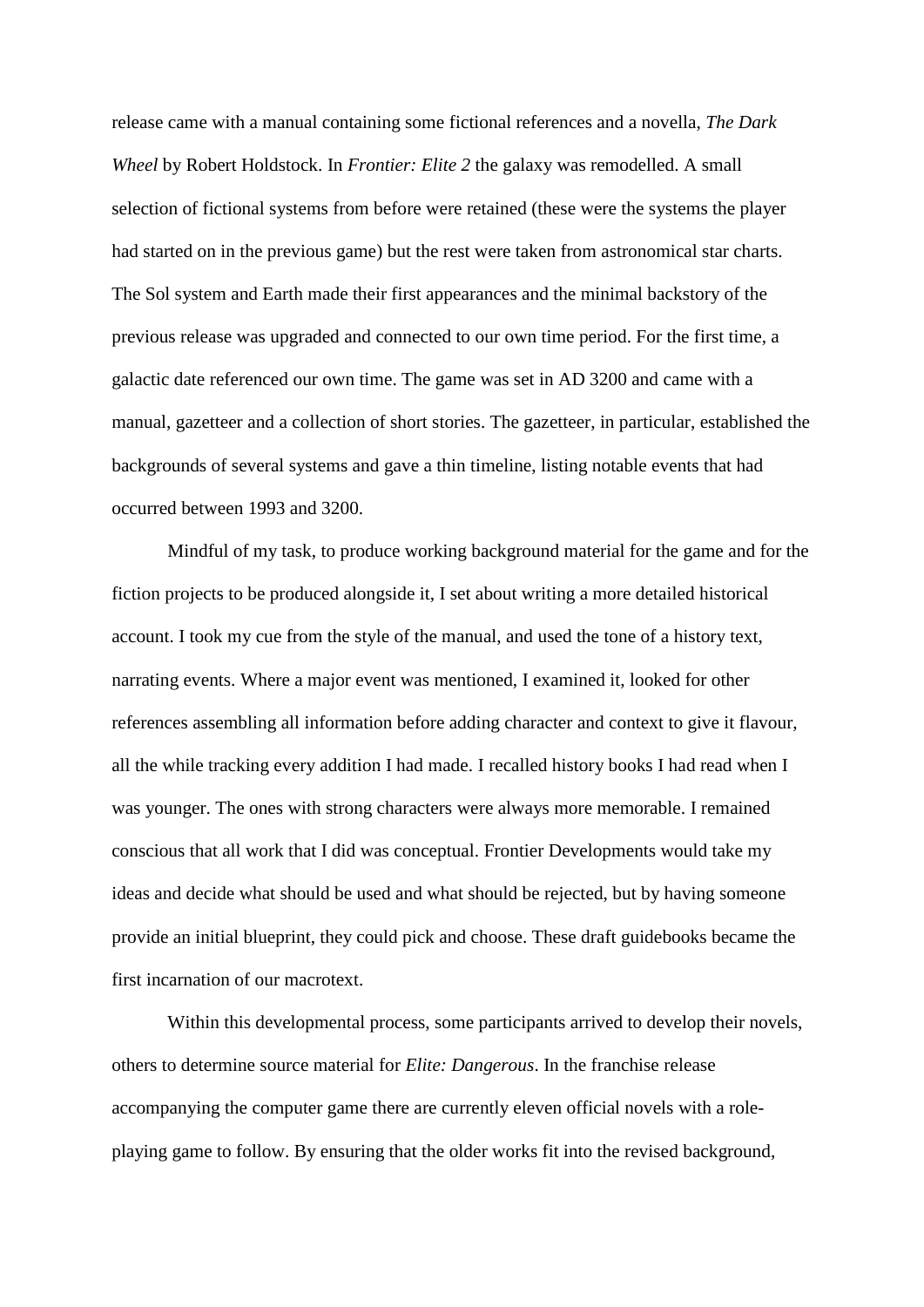audiences who may have played or read them are hopefully more accepting of the new version. With such a large body of work being produced in the same setting, by so many different writers and designers, the detail and consistency of background becomes a priority to preserve the connected qualities of each artefact, so that the consumer can see them as a whole fictional entity.

The majority of writers already had ideas as to what stories they were going to tell, but often these stories were based on their own experiences of the Elite franchise and would have to be made compatible with the new game. Throughout the process, the fiction writers had access to a private forum to ask specific questions of Frontier Developments about particular aspects of the game and how it would be implemented, so as to make their stories as close to the game experience as possible. Final judgements on difficult questions would be given by Michael Brookes the executive producer of the game, in consultation with the rest of the Frontier Developments team. This consultancy remained ongoing as writers queried elements of the design that had either not yet been determined or were not thought of.

#### **The World's Creator**

The parameters afforded to a writer, working by negotiation in a world devised by someone else, are challenging. The opportunity and access have to be weighed against the restriction of not having the final say over what is or is not permissible within that world. The architect, in this instance David Braben, wishes to maintain their vision even whilst accommodating potential improvements. Similarly, the other creatives involved can only put down what they have managed to envision from the text already given.

This method of working is not new. The architect could be thought of as a wealthy patrician commissioning a sculpture for his Roman villa. Ultimately it is the patrician who must live with the sculpture, not the artist who made it. In other mediums, however, this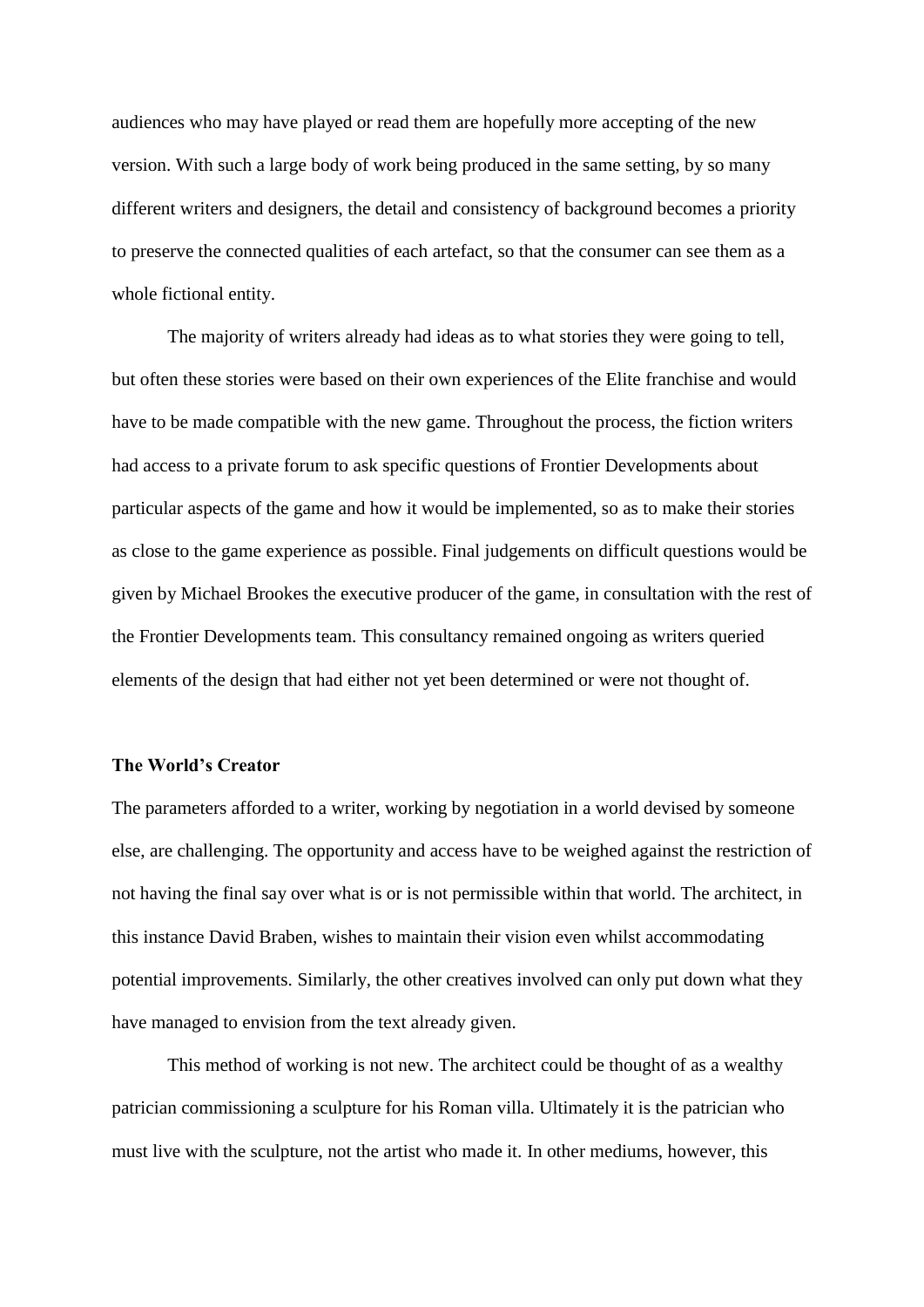example is less relevant. When writing information for an online videogame, the interpretation of the architect, the writer, the design team, the programmers and finally, the consumer themselves, comes into play. When this process is multiplied to involve ten, twenty or thirty different fictional works all written by different fictional writers, the boundaries become increasingly complex. Granted, consultation is of a high priority to this process but, ultimately, someone must make decisions. As a writer involved, whether you agree or not, the architect has the right to make those decisions and you must trust that they are making them with the best of intentions for the wider fictional context.

#### **Developing Background and Form**

As we worked, the new game premise emerged. The majority of the protagonists were drawn together from the previous game publications, their back-stories updated to fit into the new game context and published in a series of guides released on the private writers' forum. By using the previous lore as a starting-point, we would reach out to knowledgeable players of the franchise and by determining the function of each component in the new game we would make it feel plausible.

Braben outlined a reversed design principle behind certain science fiction concepts in the game. For example, the use of hyperspace; with a wish to model the galaxy as accurately as possible through procedural generation, the distances involved in the game universe would be vast. To navigate them, the contrivance of hyperspace is essential, as is a fast travel insystem drive. So, Frontier looked at the design based on what they wanted the game to be able to do, compared to what was scientifically possible, and then introduced technical nova to bridge the gap between the two.

Some discussions arose around the use (or not use) of accepted science fiction nova. The contrivance of artificial gravity was a particularly difficult topic. *Elite* and its sequels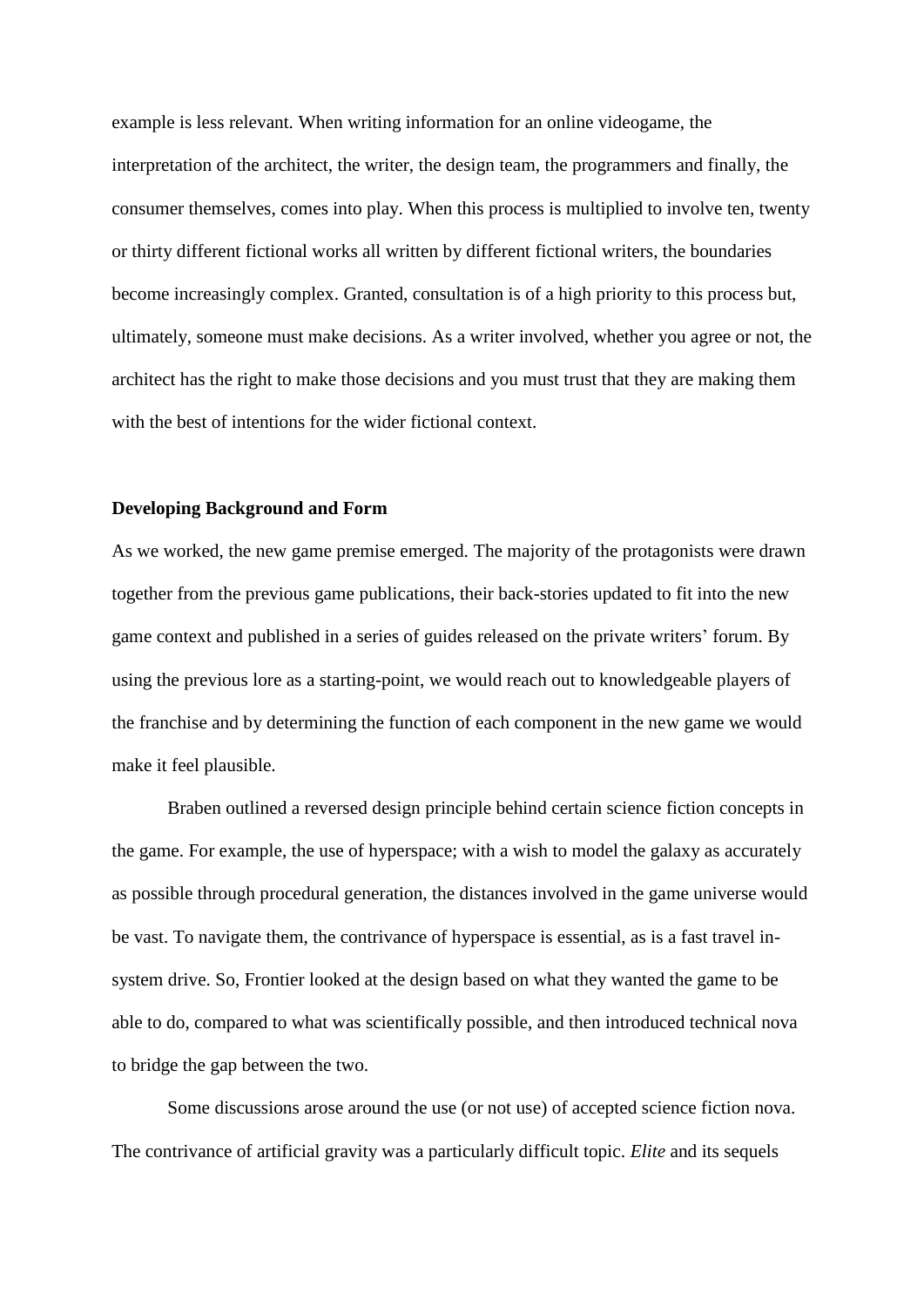featured rotational space stations. These formed an integral part of the game experience, as every player had to learn how to dock, matching their ship to a rotating letterbox entrance. The reason for the rotation was explained in the space station's need to generate gravity. However, a great deal of the official fiction, written and published in the game boxes, ignored the concept and had pilots walking around their spaceships whilst tearing through the star systems. For me, docking the spaceship with this moving structure was a rite of passage in the old games and a requirement in the new instalment. When, however, this information was released to the wider backer community, forum comments suggested many people seemed to have difficulty in accepting a rationale of 'no artificial gravity'. The familiarity of the novum from other science fiction works meant that if we did not use it, but a different method, the latter would jar with audience expectations.

This instance is a practical demonstration of what critics such as Damien Broderick and Christine Brooke-Rose have termed the 'megatext'. The speculations of each fiction, authored by different individuals, are consumed by an appreciative audience but the rationales of pseudoscience used create expectations of convenience for new writers, as readers imagine their worlds through the contrivances of the other science fiction they have read. Brooke-Rose's original premise located megatext-like qualities in J.R.R. Tolkien. By contrast, Broderick identifies the widely different application of his mythology through the frame of the megatext, concluding that it does not apply as neatly as other science fiction examples, which build from the familiar into the unfamiliar: 'So its function is radically unlike that of any "realist" megatext. Since the megatext is not "already known", it cannot fulfil the readability requirement, but on the contrary, produces a pseudo-exoticism, much of which can be savoured simply as such, rather than tactically understood' (Broderick 1995: 59). This is where the practical concerns of world construction and communication differ between the two genres. The techniques of fantasy are more overt, often building escapist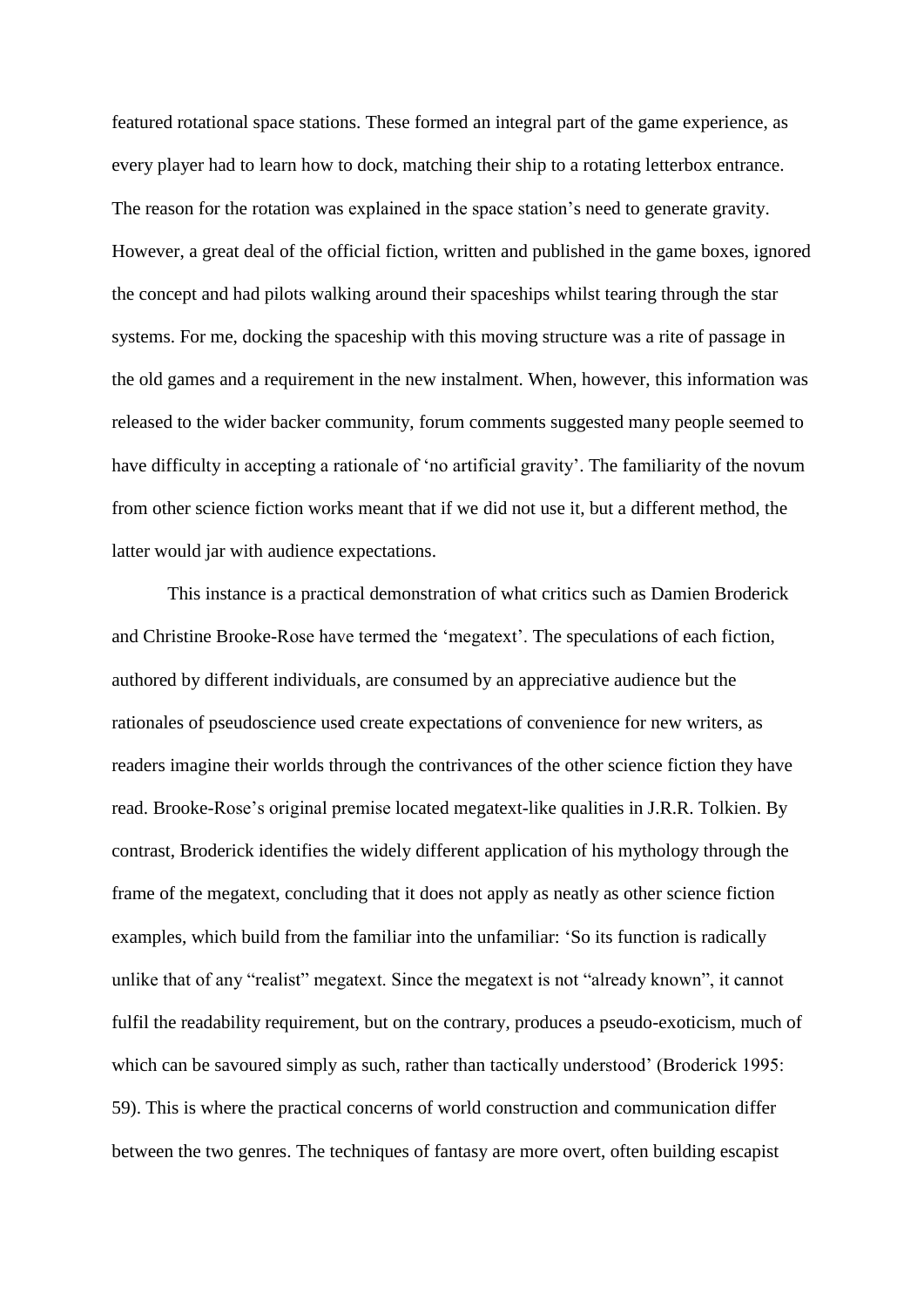realms that focus on the developed miasma and myth already in the mind of the reader. The connection with the real is less about possible futures and more about catharsis.

In the case of *Elite: Dangerous*, the material developed by me came from the parameters of mythopoeia outlined by Tolkien, rather than concerns for scientific accuracy, but this agenda was much more in the minds of Braben and Frontier Developments: 'I think the world has to feel believable. There are a lot of things that are part of that. Having the science right is probably for me, the top priority' (Braben 2014). We found these two approaches were not incompatible. The mythopoeic approach brought themes from the older works, creating layers of meaning for the consumer to investigate. For example, Holdstock's *The Dark Wheel* introduced several concepts and colloquialisms, some of which appeared in the original game, but also others that were beyond the technology of the time such as the 'remlok', an emergency EVA device. The development of the fictional background and new parameters of *Elite: Dangerous* meant it was an ideal component to be included. The remlok became a staple of the new fiction, activated in the game when the pilot's cockpit screen was broken and even appeared as a corporation name in the space station hangar. The remlok serves a function and is a familiar pseudoscientific convenience for the consumer. In the mythopoeia, the name, its spelling and expanded backstory links the new texts (game and written fiction) back to the original works.

A general consciousness of fantasy and science fiction has emerged amongst readers and writers of the genre. This consciousness is quite discerning, in that it will not liken space adventures to sword and sorcery quests with magical rings, but there is still an element of comparing imagined experience. A difference between the two genres lies in the interpretation of this consciousness. In fantasy it is more often seen as a support, in science fiction it can be supportive or critical, often depending on how predictive or escapist the writer is attempting to be. Where the text veers towards planetary romance, it is usually clear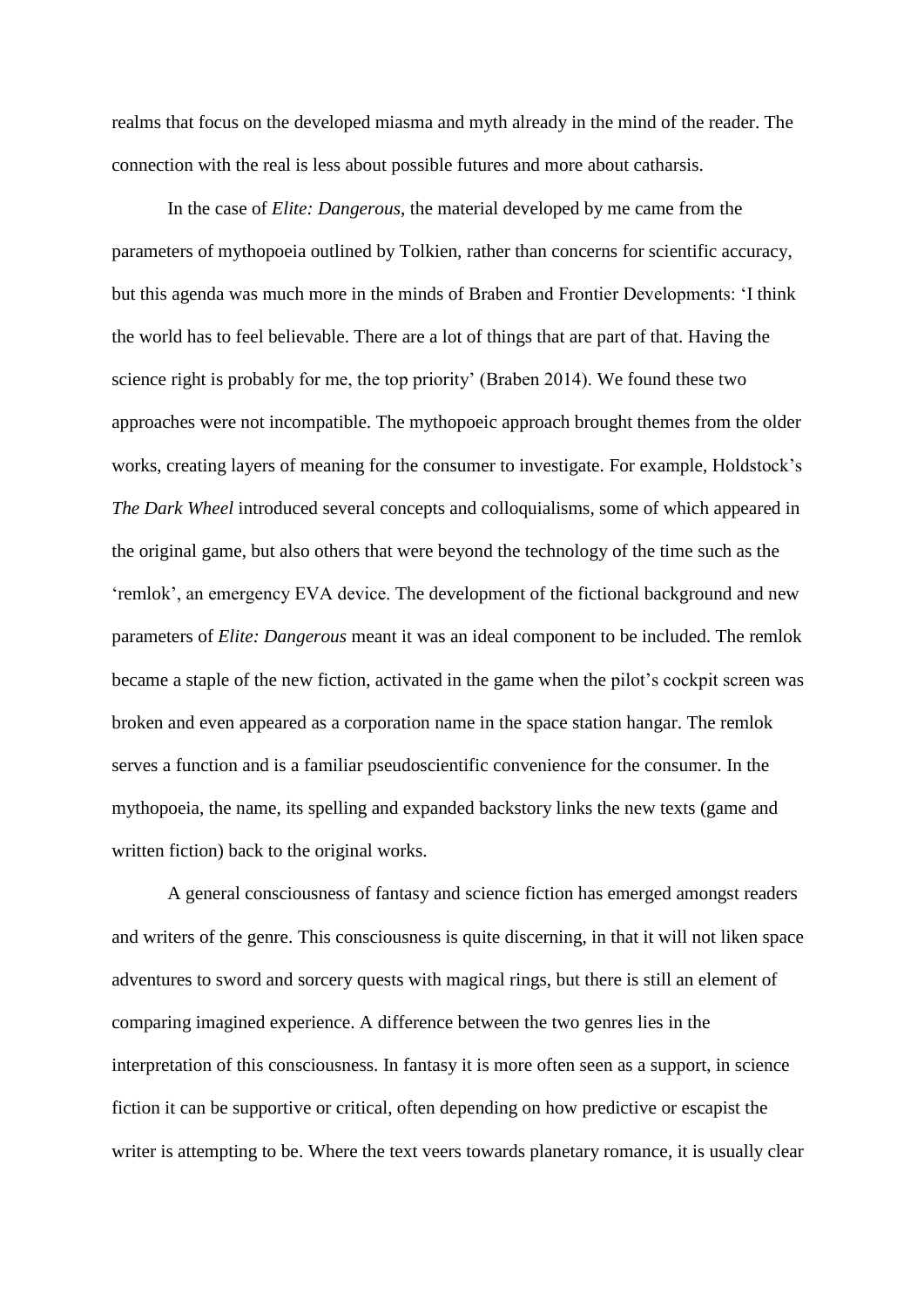the writer is not claiming any prophetic ground and the level of engagement changes. When based in science, and extemporising, the invented technology is examined in greater detail. It is up to the individual writer how they use this consciousness but their usage will be dependent on the image or interpretation that the reader will already have as to how something should work. If the writer elects to provide a different interpretation of the same idea, then they have to balance the reader's assumptions versus the value of going against them. This balancing-act will be further complicated by the relative reading experience of different audiences. That said, there is the need for gameplay to incorporate expectations of fun as well as ideas of legacy and accuracy: 'A spaceship would be silent, but X-Wing fighters aren't really spaceships, they're Spitfires and P 51s' (Roberts 2006: 27).

There is a tension in this approach, notably in the way nostalgia permeates a particular brand of populist science fiction, rather than prioritising the future thinking and rationalised visions. *Star Wars* is often cited as an example of this owing to the composition of its scenes. *Elite: Dangerous* takes the same cue, eschewing Newtonian theories of how motion in space works and taking a lead from what makes a fun experience playing a computer game, this is dogfighting inspired by World War II, noise in space and nebulas visible amidst the vast blanket of stars. These tropes are part of a particular brand of science fiction, the space opera, and are something the novels must reflect to remain part of the same fictional world in the mind of the reader. In the case of a videogame tie-in, much of the visual imagery can be drawn by the reader from their game experience. This establishes the videogame as the 'canon leader': a product which defines how all the other products will be experienced.

Unlike more literary forms, videogames are a diversion, played for entertainment and popular interest. The writers and players of games are less interested in future prediction and the exploration of the human condition, but this might be a consequence of its youth as a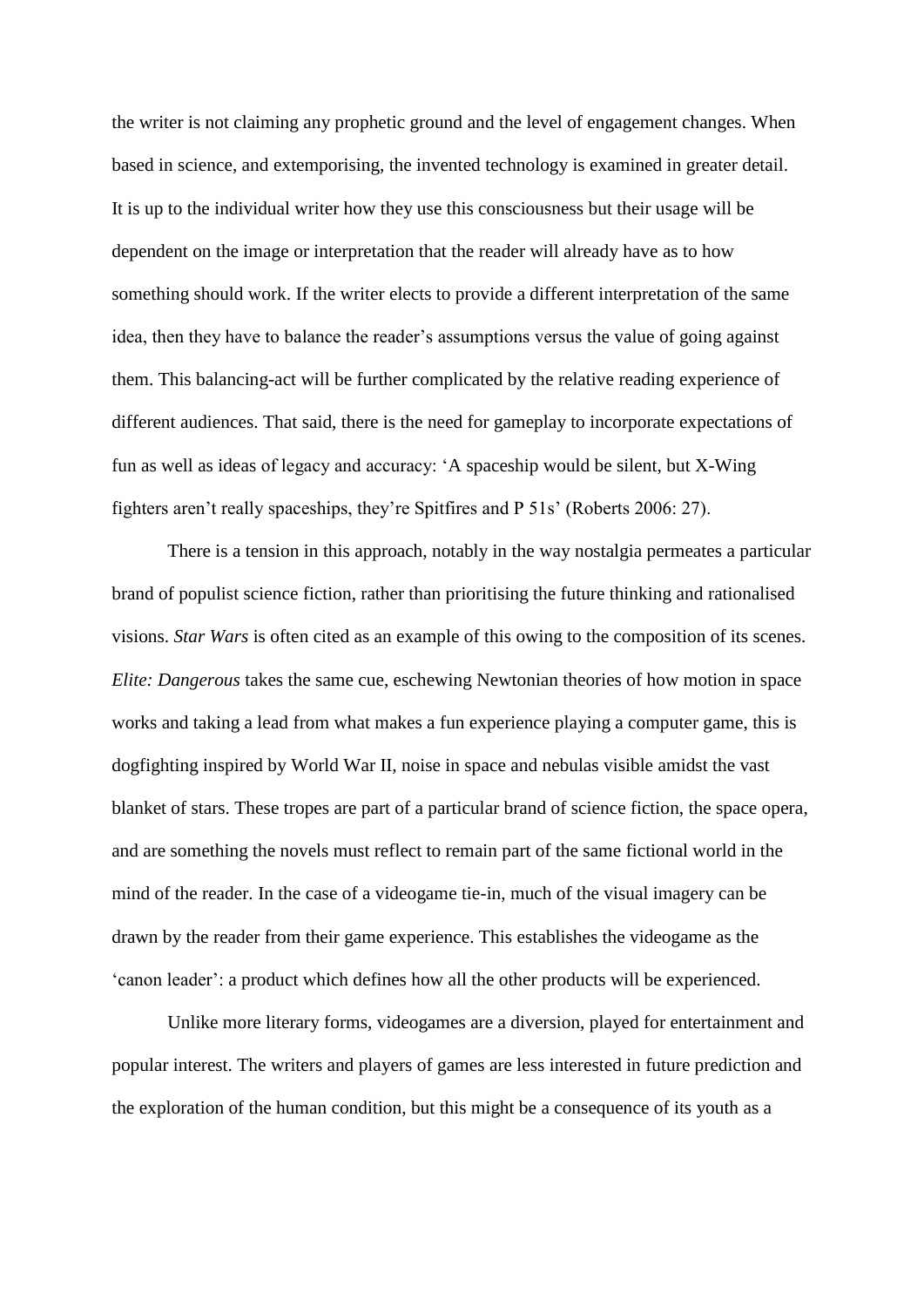past-time. The genre of the game is also applied in a different way, encompassing type of play as well as the prevalence of themes:

Videogames can be understood as collections of visual and aural codes designed to illicit a response from the player. […] Successful playing involves reading these cues correctly and responding accordingly in order to meaningfully engage with the game text: to achieve a high score, to vanquish the enemy, to progress to the next level.

Players are free to ignore, misinterpret or defy these videogame cues. But the existence of such formal systems of signification points to the way games structure the seemingly unstructured interactive gaming experience. (Kirkland 2005)

The nature of an interactive medium is such that the consumer must participate in the experience in an active way to shape the narrative, transforming from reader to player and occasionally back again. The illusions of control in this regard are well documented; there are few games that offer a truly open environment to the player, those that do often favour impersonality, letting the player shape the character of their in-game participant or 'avatar'. This 'sandbox' idea offers the greatest illusion of choice owing to its lack of enforced linear path and multiple methods of keeping score. The only weakness is when a player hits the edge and the immersive qualities break down.

In the case of *Elite: Dangerous* (2014), the sandbox offered is a procedurally generated Milky Way galaxy; a vast number of space stations, planets and other features to explore and visit, potentially more than any one person could do so in their lifetime. The incredible scale of this game environment pushes the walls of the sandbox back as far as they can go. It does however create another weakness, namely the need to populate this vast arena with content. Much can be done with procedural coding, but to prevent repetition and add to the flavour of what is constructed, the work of writers in the fiction can be incorporated, tying the worlds, characters and contexts into the player's experience of the game. A concise brief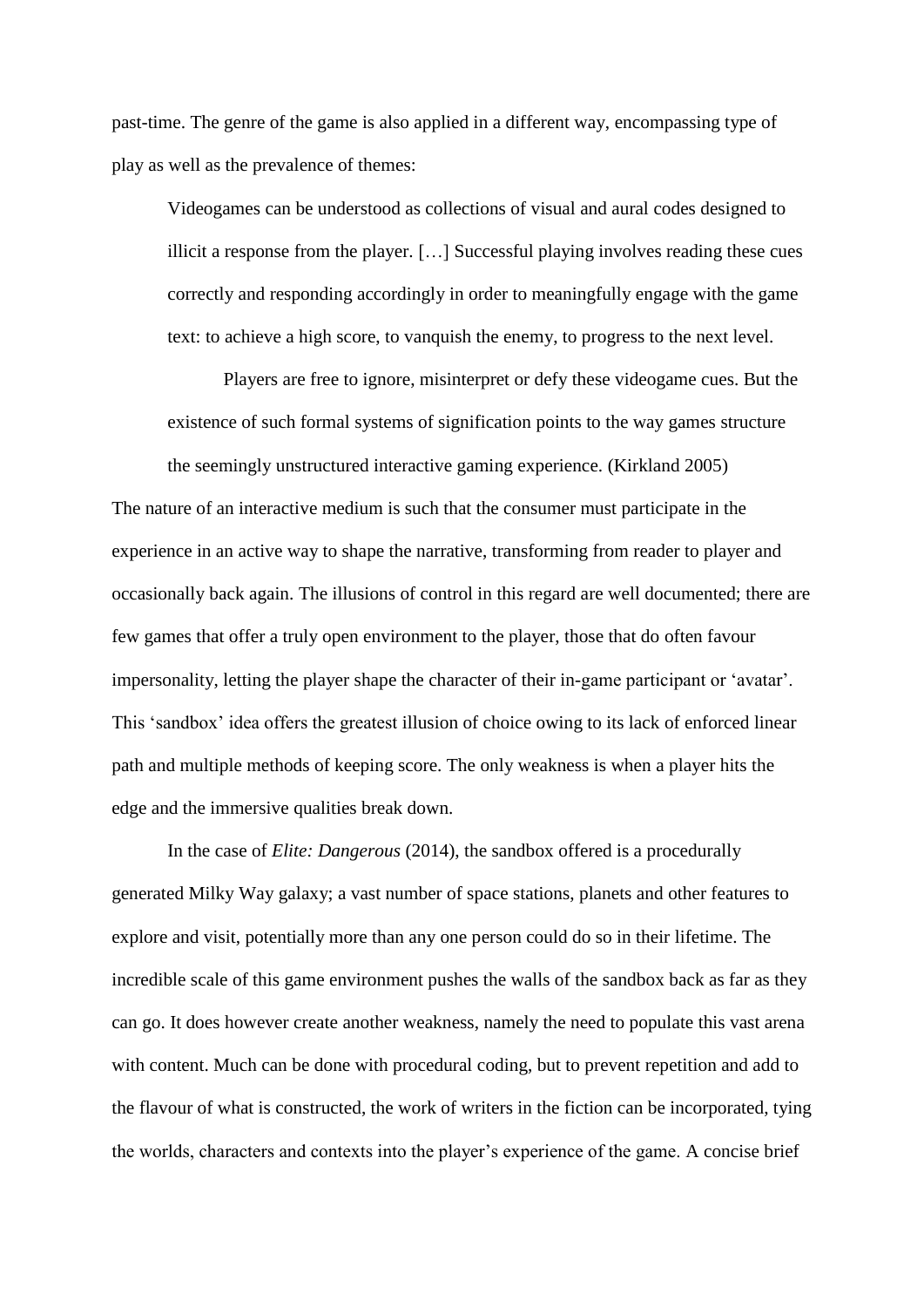on what other outputs are covering in different media ensures greater co-ordination between them and greater chance of immersion for the player.

## **The Role of Fans**

The Elite/Frontier community is an invoked fanbase called to support a franchise via crowd source funding and then involved in the construction of the videogame and its fiction. From the start, the pledge reward tiers gave clues as to how the supporters would be able to assist and influence the game's design. The Design Decision Forum allowed Frontier Developments' staff to propose their thoughts on aspects of the game and the fans to comment and suggest changes; the most significant of these being the proposal for in-system travel changing from a series of waypoints to a 'frameshift' drive that allows players to explore the systems they are visiting. With the writer's pack pledge offered as a backer reward for the game in the crowdfunding drive, many would-be authors ran campaigns themselves to raise the funds to afford it. These in turn found ways to involve the fans, offering additional material, early access and character names as rewards to contributors.

From the point of view of Frontier Developments, this level of fan engagement serves a dual purpose. In one sense, the level of critical engagement provides a ready-made means test. In a second, it provides a marketing amplifier as the engaged backers are predetermined to want the game to succeed. This coupled with an open attitude to posting test game footage online and embracing fan created content establishes a positive community acting to assist in the game's success. Fan involvement, though, was not always smooth. The posting of initial design proposals led to hundreds of comments in reply, all expressing different preferences for the game's themes. Gradually, as time went on, this settled down and the various forums assigned to pledge tiers now act as evaluation areas with some occasionally featuring suggestions.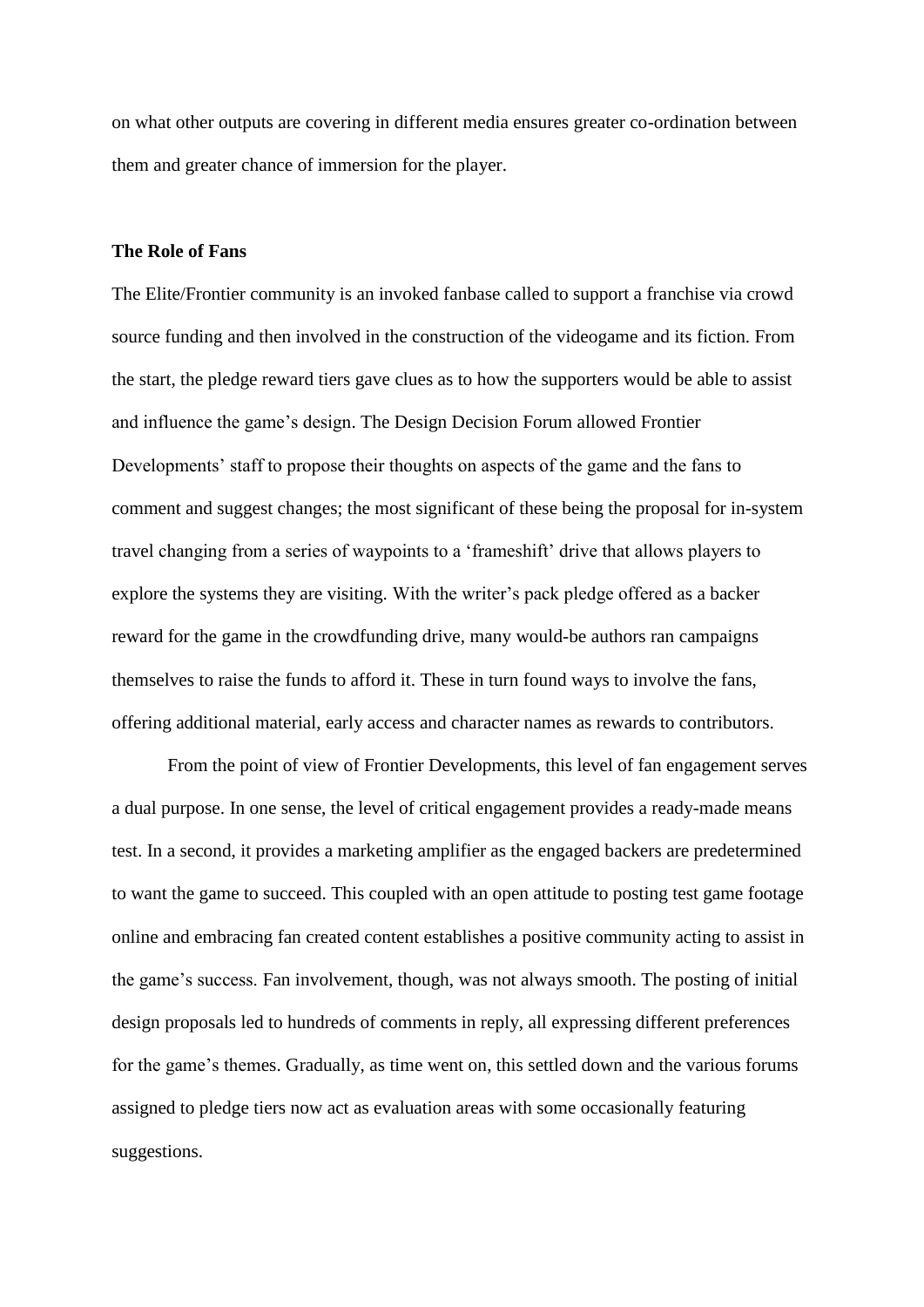The role of the writer has been to enrich and provide a story (or stories) that give a route for people electing to play the game to come up with their own narratives and imaginings attached to their gameplay. At face value, this appears to prioritise the function of stories as vehicles to draw the reader into the wider game experience and, in part, undermine the nuance of the texts themselves. However, as Jones points out:

A typical science fiction novel has little space for deep and studied characterisation, not because writers lack the skill (though they may) but because in the final analysis the characters are not people, they are pieces of equipment. They have no free will or independent existence; to attempt to perpetuate such illusions is hopeless. (Jones 1999: 11)

When considering that the mode or form of the text prioritises characters as a function towards viewing the imagined world of the writer, or in this case the team behind *Elite: Dangerous*, then the genre lends itself to this collaborative and supportive approach. In the example of a videogame where the player's position is that of a spaceship pilot, operating the controls through a first person view, the emphasis is placed on the reader/user experience and the way in which their own story in the game echoes that of other characters in the fiction. In *Elite: Dangerous* the supportive fiction projects become 'microplots' (ones that involve personal changes to the characters) to the 'macroplot' (the world changing consequences) of the game world itself. They mirror the role of the player, who also is a microplot contributor to this vast macro-game environment of a procedurally generated galaxy. The writers can use this perspective, allying their characters with the experience the player will get in the game, thereby invoking specific imaginings. In the accompanying fiction, writers interpreted this relationship in different ways. Some were inspired by the vast expanse of the promised playing field; others looked to the histories of factions or corporations and personified them in the scheming machinations of their characters.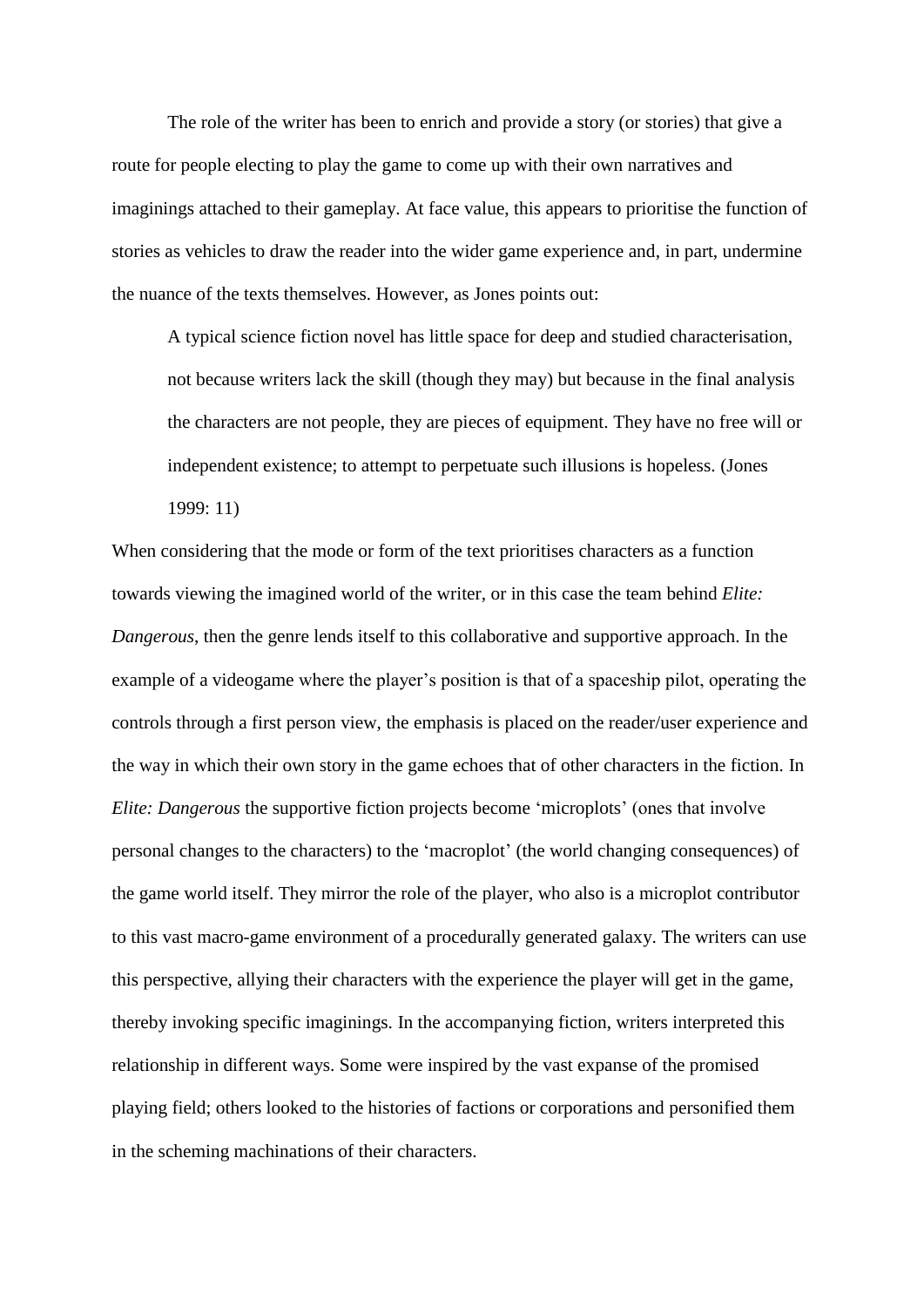#### **The Tie-in Novel**

My own project, *Elite: Lave Revolution* (2014) began later than some of the others, owing to my work on the guidebooks. It is set on Lave, the original planet in *Elite*, and tells the story of how the system went from being a dictatorship in the previous games to a democracy in the new game. I elected to tell a story that would showcase some of the lore developed for the game. By choosing a start point of AD 3265, my story could narrate events leading up to the game, starting in AD 3300 and complement it. It would also act as a bridge to the previous game, *Frontier First Encounters* set in AD 3250. Lave's position in the first game had been one of power. By the second and third games it was a backwater. The novel gave me an opportunity to tell the story of why this had happened and how it would change in the future. Mindful that the primary focus was on the forthcoming game, I had no wish to tell too large a narrative, thereby drawing away attention, so the story of one planet's decline under a dictator, named in the gazetteer accompanying *Frontier: Elite 2*, seemed like a good choice.

In writing a novel with a tie-in to a videogame, the reader is likely to be a fan of the other elements of the franchise, or be introduced to the franchise through your work (which is quite a responsibility). If they are previous fans and arrive at your text from the game or other material, then the imaginations of some scenes covered by the same content, in this case the flying of spaceships, will be drawn from their experience of the game material. To some extent, an author's own experience of the franchise, for example Michael A. Stackpole, writer of the X-Wing series of novels, can insulate a tie-in fiction from potential criticisms. Unless given an unusual remit, the story must make use of the same contrivances and pseudoscience utilised by the other texts that are part of the project.

The guidebook resources and source material provided a means for me to tie in all sorts of things from the older games; small references to locations, companies, indigenous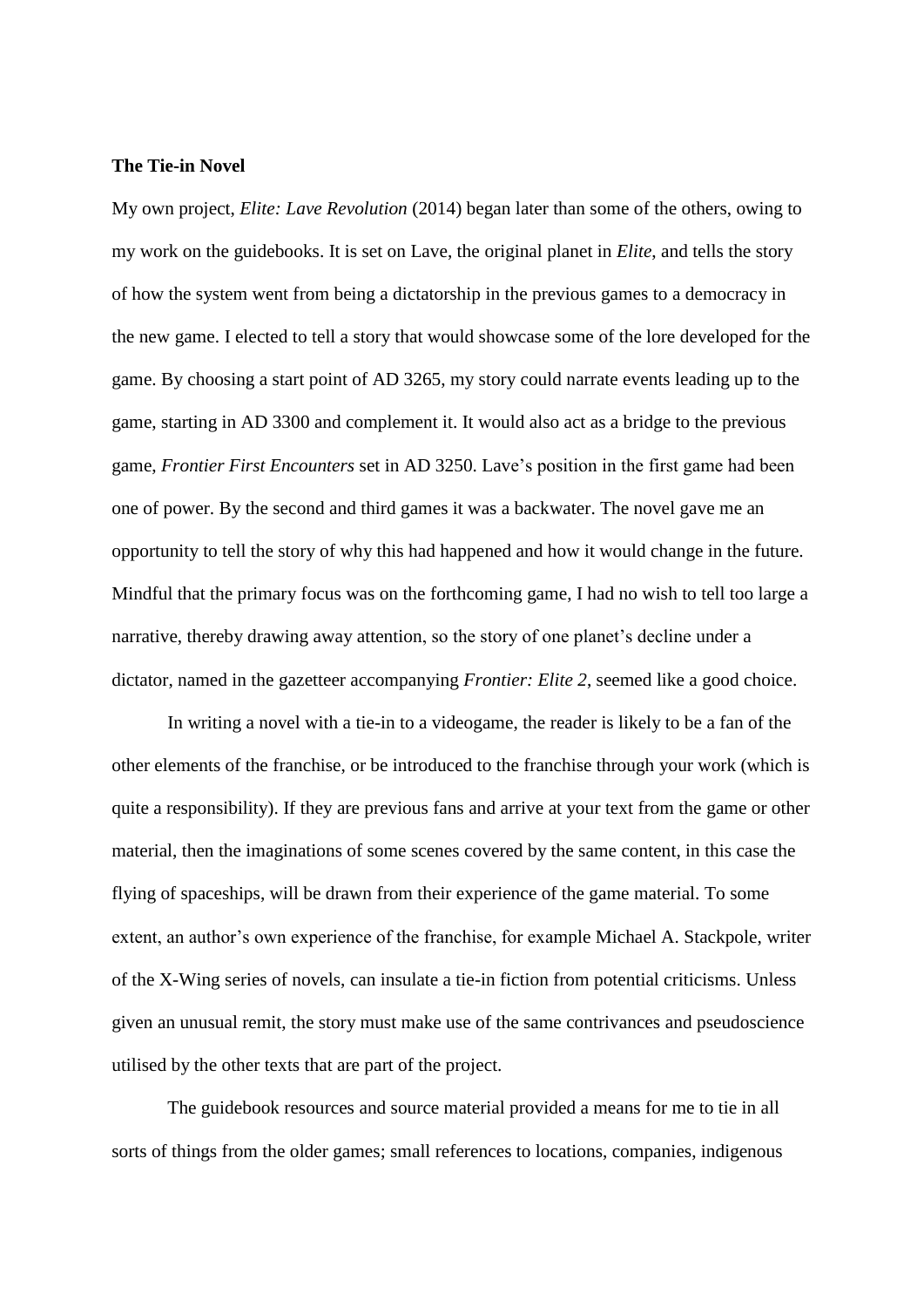life forms, etc. Helping to establish elements for the other writers, and developing content for my own story, not only provided further detail but also informed the procedural generated content. In general, I like writing background, history and concordance information that can be attached to a fictional story. It is this additional data that can give a story a sense of size. Appendices were famously employed by Tolkien in *The Return of the King* (1955); newspaper articles, historical accounts, police reports and email messages are, by contrast, contemporary enough to be used and adapted into a future context with some stylistic tweaks. Other examples include changes in perspective, coded messages and missing chapters. The finished result is a microcosm of the design principles outlined for the new game and fiction. *Elite: Lave Revolution* is a layered text, telling the story of individuals caught up in world revolution, in which the closing chapters and appendices provide new perspectives and embellishments on that narrative. Meanwhile, an ongoing news feed in *Elite: Dangerous* provides an opportunity to link in new stories and seed new story information. Additionally, I left some loose ends in my work to be made use of as plot lines in the videogame. The conclusion leaves room for another tale of Lave, set before the game begins in AD 3300.

## **Works Cited**

Aarseth, Espen J. 1997. *Cybertext: Perspectives of Ergodic Literature*. Baltimore: John Hopkins University Press.

Braben, David. 2014. *[Outside Broadcast Pt2 –](http://laveradio.com/outside-broadcast-pt2-david-braben-interview/) David Braben Interview*, *Lave Radio Special Episode, March 2014.* <http://laveradio.com/podcasts/LR-Bafta-DB-Interview.mp3> (accessed 9th April 2015)

Broderick, Damien. 1995. *Reading by Starlight.* London: Routledge.

Brooke-Rose, Christine. 1983. *A Rhetoric of the Unreal: Studies in Narrative and Structure, Especially of the Fantastic*. Cambridge: Cambridge University Press.